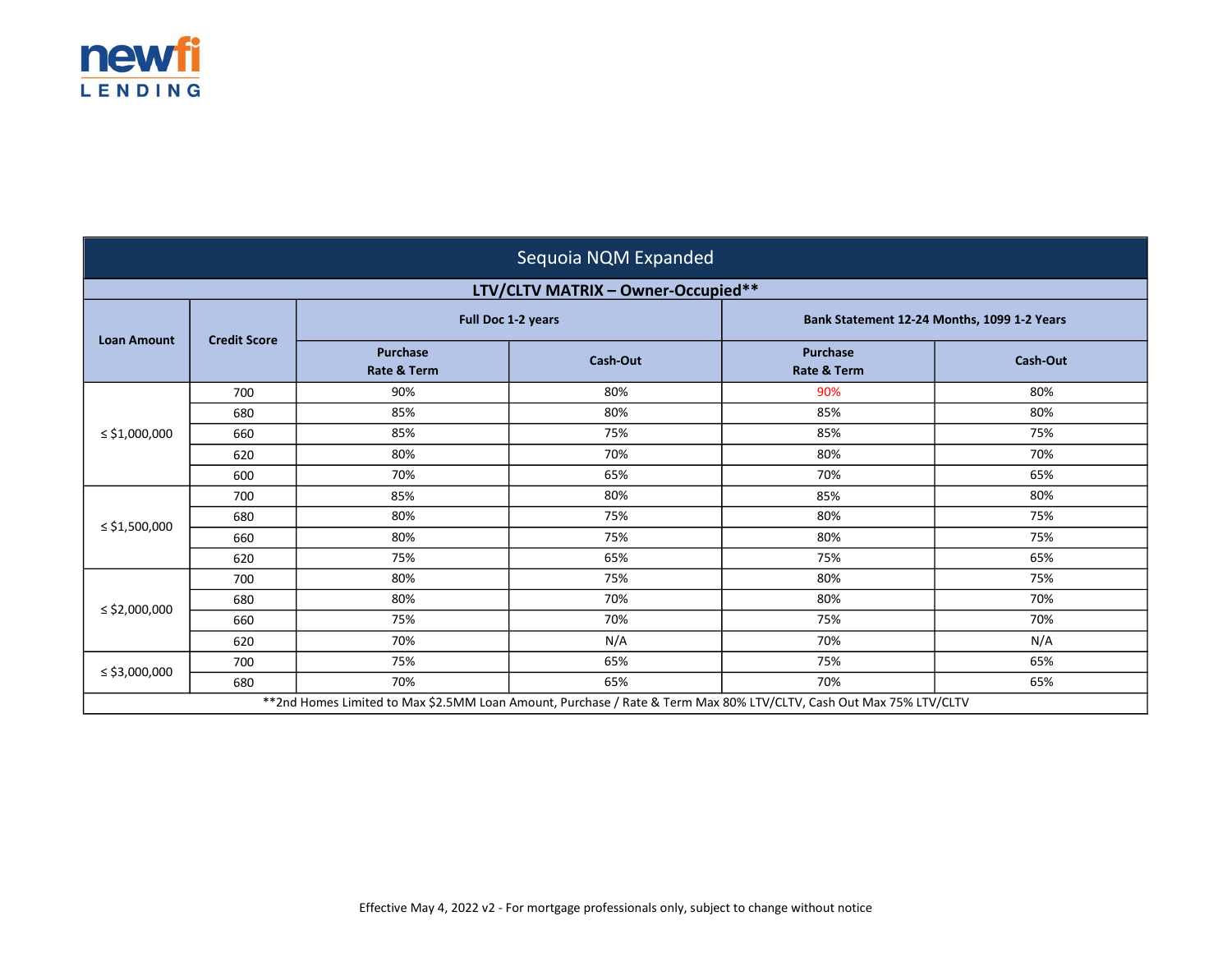

| LTV/CLTV MATRIX - Non-Owner Occupied |                     |                         |          |                                             |                 |
|--------------------------------------|---------------------|-------------------------|----------|---------------------------------------------|-----------------|
| <b>Loan Amount</b>                   |                     | Full Doc 1-2 years      |          | Bank Statement 12-24 Months, 1099 1-2 Years |                 |
|                                      | <b>Credit Score</b> | Purchase<br>Rate & Term | Cash-Out | Purchase<br>Rate & Term                     | <b>Cash-Out</b> |
|                                      | 700                 | 80%                     | 75%      | 80%                                         | 75%             |
|                                      | 680                 | 80%                     | 75%      | 80%                                         | 75%             |
| ≤ \$1,000,000                        | 660                 | 80%                     | 75%      | 80%                                         | 75%             |
|                                      | 620                 | 80%                     | 70%      | 80%                                         | 70%             |
|                                      | 600                 | 70%                     | 65%      | 70%                                         | 65%             |
|                                      | 700                 | 80%                     | 75%      | 80%                                         | 75%             |
|                                      | 680                 | 80%                     | 75%      | 80%                                         | 75%             |
| ≤ \$1,500,000                        | 660                 | 80%                     | 75%      | 80%                                         | 75%             |
|                                      | 620                 | 75%                     | 65%      | 75%                                         | 65%             |
| $\le$ \$2,000,000                    | 700                 | 80%                     | 75%      | 80%                                         | 75%             |
|                                      | 680                 | 80%                     | 70%      | 80%                                         | 70%             |
|                                      | 660                 | 75%                     | 70%      | 75%                                         | 70%             |
|                                      | 620                 | 70%                     | N/A      | 70%                                         | N/A             |
|                                      | 700                 | 75%                     | 65%      | 75%                                         | 65%             |
| ≤ \$2,500,000                        | 680                 | 70%                     | 65%      | 70%                                         | 65%             |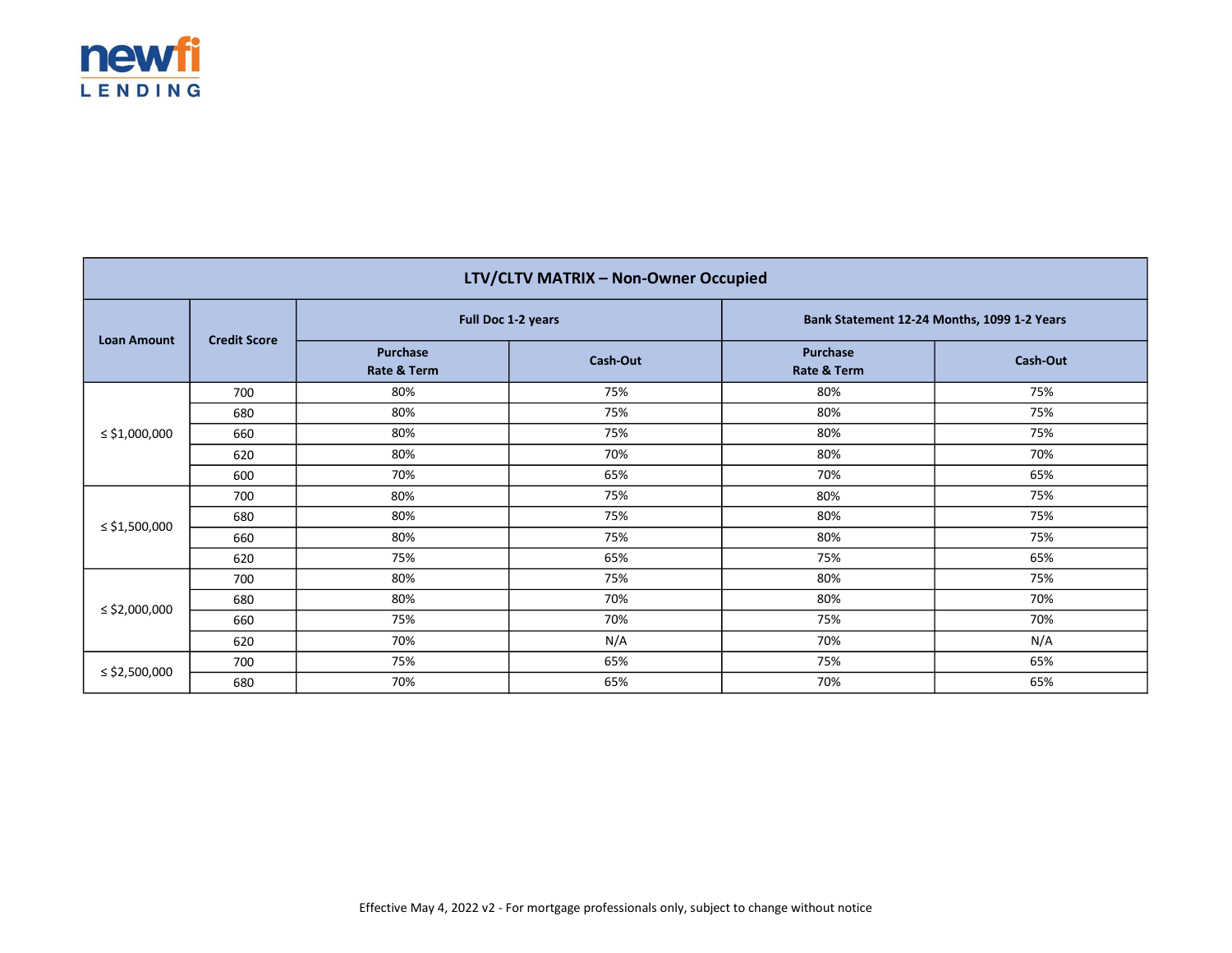

| Sequoia NQM Expanded       |                                                                                                                                                                                                                                                                                                                                                                                                                                                              |                                                                               |             |           |  |
|----------------------------|--------------------------------------------------------------------------------------------------------------------------------------------------------------------------------------------------------------------------------------------------------------------------------------------------------------------------------------------------------------------------------------------------------------------------------------------------------------|-------------------------------------------------------------------------------|-------------|-----------|--|
|                            | Product                                                                                                                                                                                                                                                                                                                                                                                                                                                      | <b>Qualifying Rate</b>                                                        | <b>Term</b> | I.O. Term |  |
|                            | 15 Year Fixed                                                                                                                                                                                                                                                                                                                                                                                                                                                | Note Rate                                                                     | 180         | N/A       |  |
| <b>Available Products</b>  | 30 Year Fixed                                                                                                                                                                                                                                                                                                                                                                                                                                                | Note Rate                                                                     | 360         | N/A       |  |
|                            | 30 Year Fixed I.O.                                                                                                                                                                                                                                                                                                                                                                                                                                           | Note Rate                                                                     | 360         | 120       |  |
|                            | 40 Year Fixed I.O.                                                                                                                                                                                                                                                                                                                                                                                                                                           | Note Rate                                                                     | 480         | 120       |  |
| <b>Prepayment Penalty</b>  | Prepayment penalties allowed on Non-Owner occupied properties only. Prepayment penalty is equal to 6 months interest on 80% of unpaid principal<br>Ibalance.<br>PPP Not Allowed in the following states:<br>- DC, Illinois, Kentucky, Maryland, Michigan, Minnesota, New Jersey, Ohio, South Carolina<br>PPP Allowed in the following states w/ restrictions:<br>- Iowa: Allowed on 3-4 units only<br>- North Carolina: Allowed for loan amounts > \$150,000 |                                                                               |             |           |  |
| <b>Minimum Loan Amount</b> | \$100,000<br>\$250,000 for Texas 50(a)(6)                                                                                                                                                                                                                                                                                                                                                                                                                    |                                                                               |             |           |  |
| Interest Only              |                                                                                                                                                                                                                                                                                                                                                                                                                                                              | Allowed at all LTV's and Occupancy Types<br>660 Minimum Credit Score Required |             |           |  |
| <b>Secondary Financing</b> | Allowed - See LTV/CLTV grid<br>Junior financing must meet the requirements as defined by Fannie Mae<br>Junior financing used for purchase or fixed 2nd's seasoned for 12 months can be paid off for transaction to be considered rate & term. If junior financing<br>is a HELOC total draws within previous 12-months cannot exceed the lesser of 2% or \$5,000 to be considered rate & term.                                                                |                                                                               |             |           |  |
| PACE / HERO Loans          | <b>Follow FNMA</b><br>Any energy efficiency-based liens, like PACE or HERO, when paid off through loan proceeds, the transaction is treated like a rate & term.<br>Cannot be subordinated.                                                                                                                                                                                                                                                                   |                                                                               |             |           |  |
| <b>Property Type</b>       | Single Family (attached and detached)<br><b>PUD</b><br>Warrantable Condo - Follow FNMA Requirements<br>Non-Warrantable Condo - Considered on a case by case basis via exception.<br>2 - 4 Units                                                                                                                                                                                                                                                              |                                                                               |             |           |  |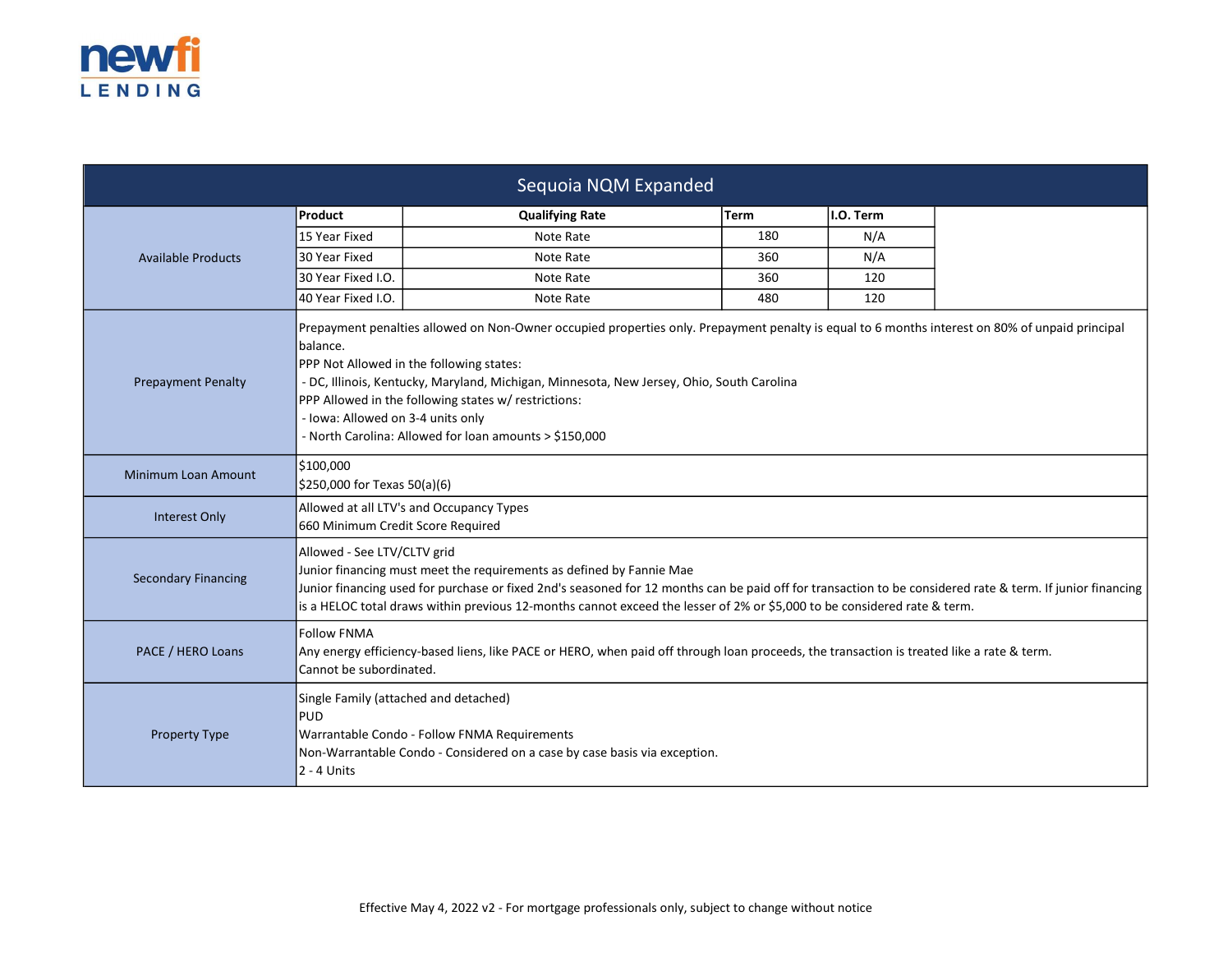

| Maximum Cash-Out          | >= 70% LTV up to \$500,000 allowed<br>< 70% LTV up to \$1,000,000 allowed<br><= 50% LTV up to \$3,000,000 allowed                                                                                                                                                                                                                                                                                                                                                                                                                                                                                                                                                                                                                                                                                                                                                                                                                        |  |  |
|---------------------------|------------------------------------------------------------------------------------------------------------------------------------------------------------------------------------------------------------------------------------------------------------------------------------------------------------------------------------------------------------------------------------------------------------------------------------------------------------------------------------------------------------------------------------------------------------------------------------------------------------------------------------------------------------------------------------------------------------------------------------------------------------------------------------------------------------------------------------------------------------------------------------------------------------------------------------------|--|--|
| <b>LTV Determination</b>  | Rate & Term - use current appraised value<br>Cash-Out owned >= 6 months - use current appraised value<br>Cash-Out owned (delayed financing) < 6 months - use lesser of acquisition cost or appraised value (see delayed financing)                                                                                                                                                                                                                                                                                                                                                                                                                                                                                                                                                                                                                                                                                                       |  |  |
| <b>Delayed Financing</b>  | Properties purchased with cash, or debt not secured to the subject property, within the past six (6) months (measured from the purchase date of the<br>property to the disbursement date of the new loan) are eligible for a cash-out refinance. Cash-out equity withdrawal not restricted to guideline<br>maximums.<br>Follow Fannie Mae requirements                                                                                                                                                                                                                                                                                                                                                                                                                                                                                                                                                                                   |  |  |
|                           | <b>Borrower Requirements</b>                                                                                                                                                                                                                                                                                                                                                                                                                                                                                                                                                                                                                                                                                                                                                                                                                                                                                                             |  |  |
| <b>Eligible Borrowers</b> | <b>US Citizens</b><br>Permanent Resident Alien<br>lNon-Permanent Resident Alien                                                                                                                                                                                                                                                                                                                                                                                                                                                                                                                                                                                                                                                                                                                                                                                                                                                          |  |  |
| Non-Permanent Resident    | Borrower with the following visa types are eligible with no restrictions: E Series (E-1, E-2, E-3), G Series (G-1, G-2, G-3, G-4, G-5), H Series (H-1B, H-1C, H-<br>2, H-4), L Series (L-1B, L-2), NATO Series (NATO 1=6), O Series (O-1), TN-1 Canadian NAFTA Visa, TN-2 Mexican NAFTA Visa<br>Any residency status that meets FNMA guidelines is allowed provided the requirements listed below are met:<br>- Must have a minimum of two (2) years residency and employment history in the U.S. and qualifying income is based on the two (2) years income, the<br>two (2) year history is measured by note date.<br>- Must have a two (2) year U.S. credit history and must meet program credit profile, the two (2) year history is measured from note date.<br>- The requirement for residency, credit, employment may be reduced to one (1) year with AUS Approve/Ineligible (Ineligible for loan amount, DTI,<br>and/or reserves) |  |  |
| <b>Entity Vesting</b>     | Entity vesting is allowed on non-owner occupied only, the following are required<br>- All entity members must also be borrowers<br>- 4 borrower MAX<br>- U.S. domiciled entities only<br>- Purpose of entity must be for real estate acquisition<br>Documentation verifying the following must be provided<br>- Verify entity membership with formation docs or other entity documentation<br>- Provide federal licensing entity ID number (EIN)<br>- Show the entity is in good standing                                                                                                                                                                                                                                                                                                                                                                                                                                                |  |  |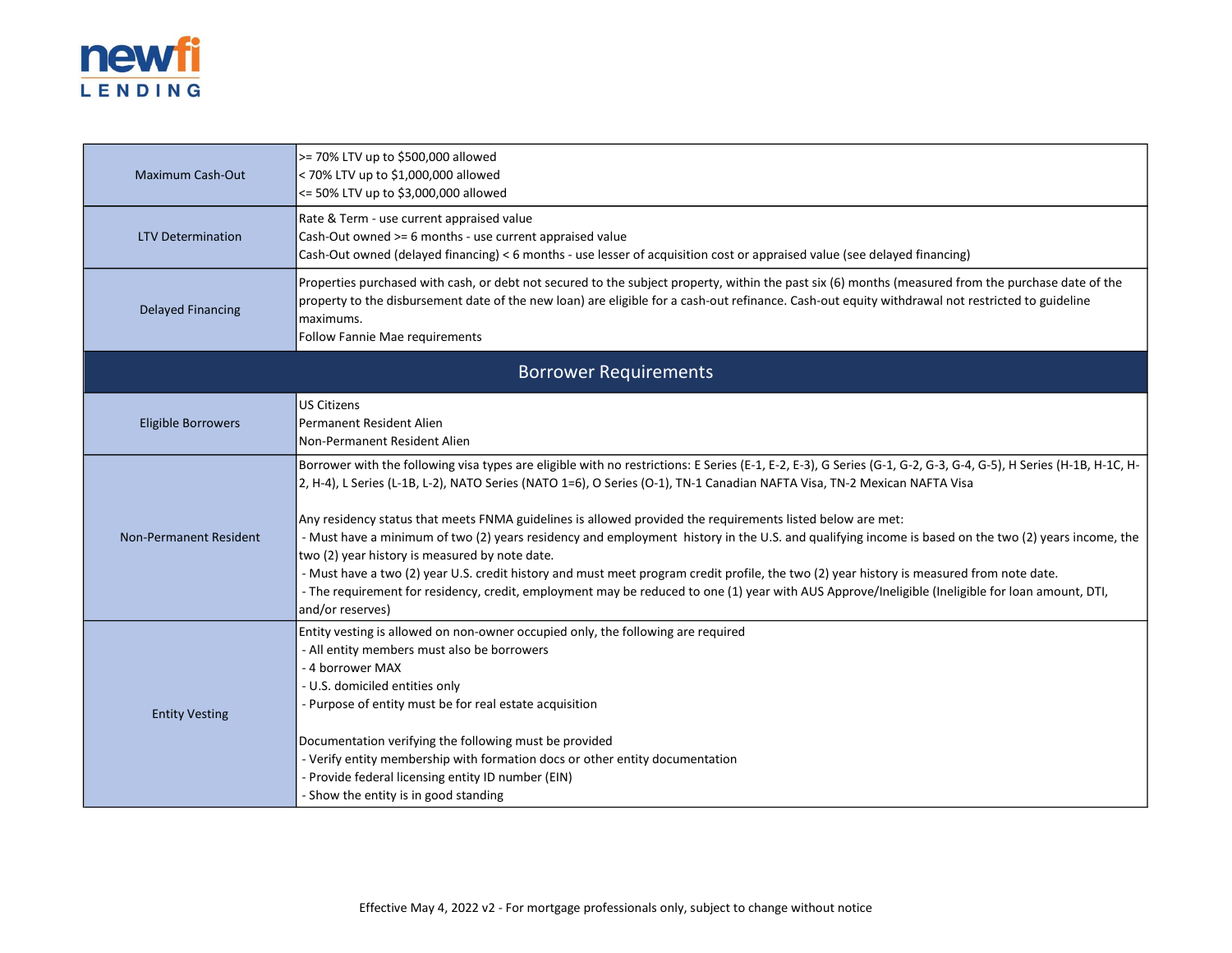

| First Time Home Buyer     | Defined as borrowers who have not owned residential property in the past three (3) years<br>If one (1) borrower is an FTHB and the other borrower is not, then FTHB guidance does not apply Property owned outside of the US is not considered in<br>the FTHB determination<br>Max Loan Amount = \$2,000,000<br>1680 Minimum Credit Score Max 45% DTI<br>> 40% DTI 300% max payment shock, <= 40% DTI payment shock does not apply                                                                                                                                                                                                                                                                                                                                                     |
|---------------------------|----------------------------------------------------------------------------------------------------------------------------------------------------------------------------------------------------------------------------------------------------------------------------------------------------------------------------------------------------------------------------------------------------------------------------------------------------------------------------------------------------------------------------------------------------------------------------------------------------------------------------------------------------------------------------------------------------------------------------------------------------------------------------------------|
| Multiple Properties Owned | The maximum number of residential 1-4 unit properties owned (financed or free and clear) is six (6)<br>Max exposure to Newfi for any one (1) borrower is five (5) loans or \$5,000,000 UPB                                                                                                                                                                                                                                                                                                                                                                                                                                                                                                                                                                                             |
| Non-Occupant Co-Borrowers | Purchase and Rate/Term only<br>Cash-Out transactions are not allowed<br>Blended Ratios are allowed using one of the three following options:<br>Option 1:<br>- Occupying borrower must have a DTI <= 60% AND<br>- a minimum of 5% of the down payment must come from occupying borrower's own funds AND<br>- occupant borrower is responsible for 50% of the reserve requirement<br>Option 2:<br>- Occupying borrower must have a DTI <= 75% with combined DTI <= 40% AND<br>- a minimum of 5% of the down payment must come from occupying borrower's own funds AND<br>- occupant borrower is responsible for 50% of the reserve requirement<br>Option 3:<br>- True blended ratios are allowed at <= 70% LTV/CLTV<br>- No occupant contribution required for down payment or reserves |
| Non-Arm's Length          | The following NAL's are eligible with proper documentation:<br>Sale or transfers between members of the same family (transaction may not be due to any adverse circumstances)<br>Property seller acting as his or her own real estate agent<br>Borrower purchasing from his or her current landlord (cancelled checks or bank statements required to verify satisfactory pay history)<br>Borrower is a mortgage broker or loan officer, or works for submitting broker.<br>Borrower is related to realtor and/or loan officer who is representing them only.<br>Investment property loans must be arms length                                                                                                                                                                          |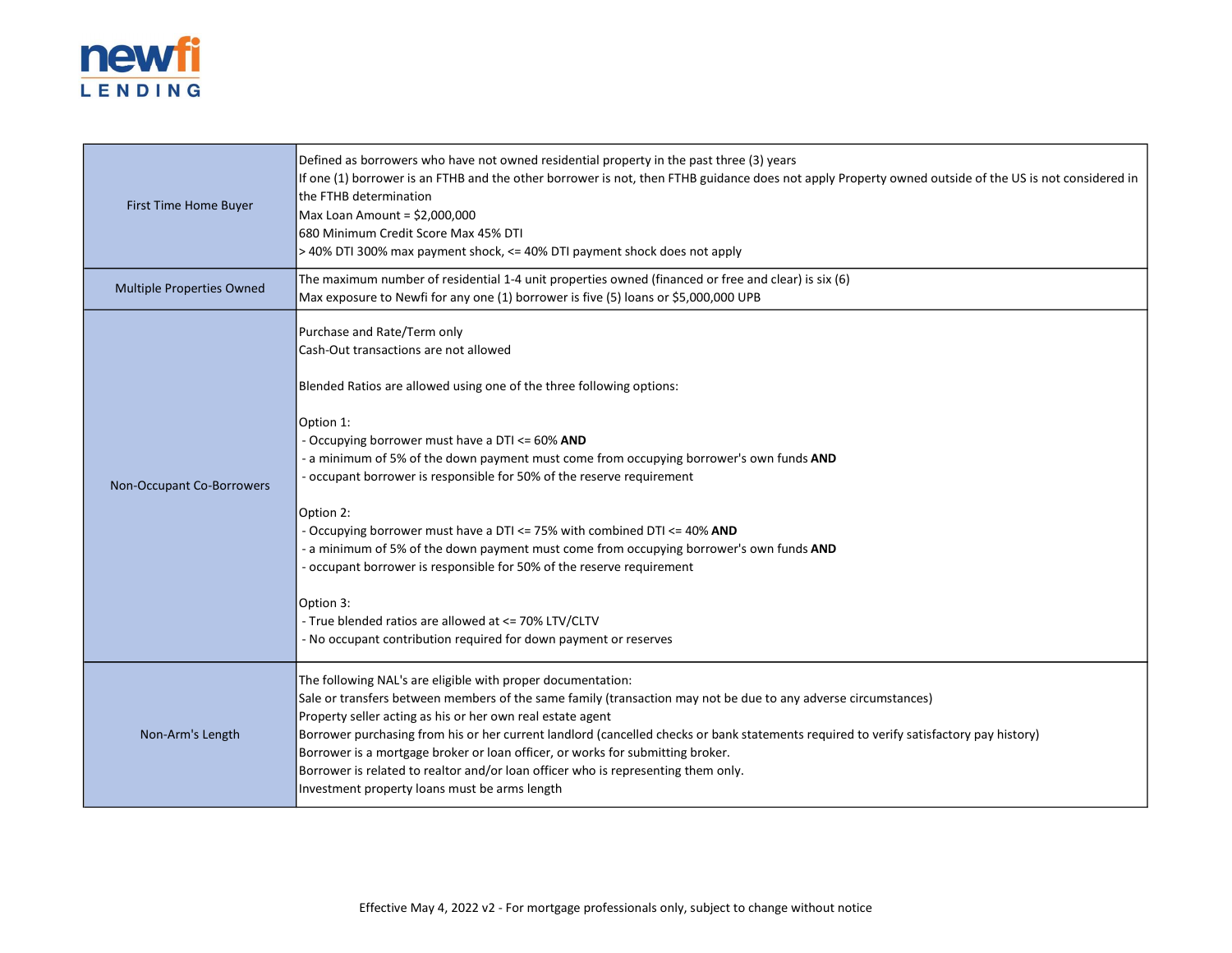

| Credit                         |                                                                                                                                                                                                                                                                                                                                                                                                                                                                                                                                                                                                                                                                                                                                                                                           |  |  |  |
|--------------------------------|-------------------------------------------------------------------------------------------------------------------------------------------------------------------------------------------------------------------------------------------------------------------------------------------------------------------------------------------------------------------------------------------------------------------------------------------------------------------------------------------------------------------------------------------------------------------------------------------------------------------------------------------------------------------------------------------------------------------------------------------------------------------------------------------|--|--|--|
| <b>Credit Score</b>            | Refer to Matrices for eligibility<br>When multiple borrowers apply, the lowest middle score is the qualifying credit score                                                                                                                                                                                                                                                                                                                                                                                                                                                                                                                                                                                                                                                                |  |  |  |
| Age of Credit Docs             | Appraisal and title valid for 120-days from note date<br>Credit, Income, and Assets valid for 90-days from note date<br>YTD P&L age limit is 90-days                                                                                                                                                                                                                                                                                                                                                                                                                                                                                                                                                                                                                                      |  |  |  |
| <b>Housing Payment History</b> | 1x30x12 no restrictions<br>0x60x12 allowed with the following restrictions: reduce max allowed LTV by 10%; \$1,500,000 max loan amount<br>Approved via exception only. Exception pricing will apply.                                                                                                                                                                                                                                                                                                                                                                                                                                                                                                                                                                                      |  |  |  |
| Mortgage/Rental Verification   | Institutional Lender/ Landlord<br>Payment history may be documented as follows:<br>- 12 months mortgage payment history on the credit report OR<br>- 12 months canceled checks OR<br>- Verification of Mortgage (VOM)/ Verification of Rent (VOR)<br>Non-Institutional Lender/ Landlord<br>- Payments must be verified with either canceled checks or bank statements AND<br>- A copy of the note or lease is required to verify payment amount and due date<br>- Verifying housing payments can be eliminated if the following is present:<br>- File receives an AUS approve                                                                                                                                                                                                             |  |  |  |
| Forbearance                    | Forbearance allows for borrower experiencing financial hardship to pause making mortgage payments. A recent forbearance, due to COVID-19, may be<br>eligible based upon the following:<br>1. Borrowers who entered into forbearance but continued to make timely payments and remained employed without income disruption, are eligible<br>without any other requirements.<br>2. Borrowers who participated in forbearance and missed payments have two options:<br>a) Pay loan current by making all missed payments from borrower verified funds.<br>b) Make three monthly payments in lender modification plan after exiting forbearance. Third payment must be made prior to note date. Evidence the<br>borrower has exited forbearance or entered the modification plan is required. |  |  |  |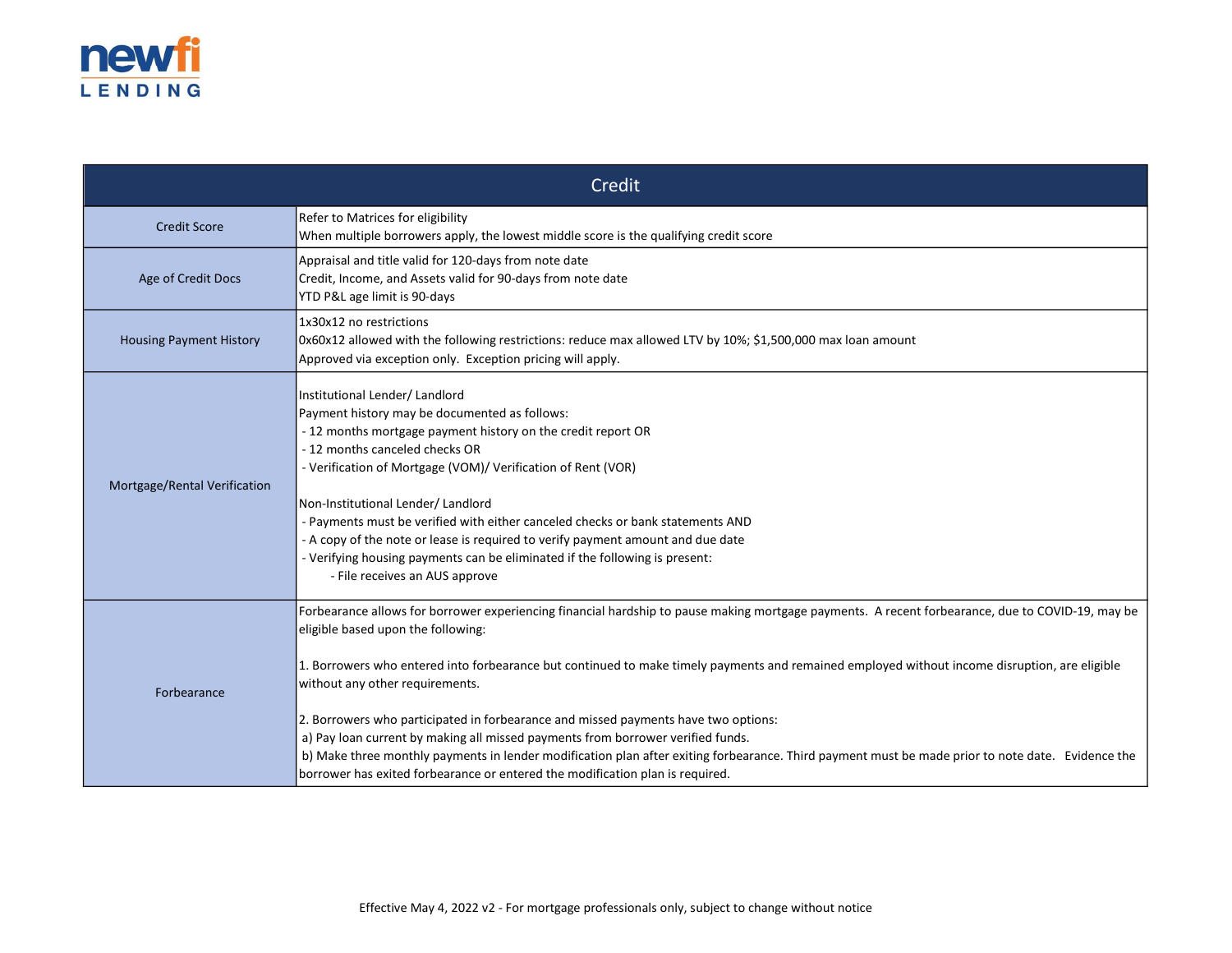

|                                      | Three (3) year seasoning is required on all major credit events                                                                                             |
|--------------------------------------|-------------------------------------------------------------------------------------------------------------------------------------------------------------|
|                                      | Seasoning is measured from date of credit event to note date and includes: Bankruptcy, Foreclosure, Deed-in-Lieu, Short-Sale / Short-Refinance,             |
|                                      | Modification with principal forgiveness                                                                                                                     |
|                                      |                                                                                                                                                             |
| <b>Major Credit Events</b>           | >= 2-years seasoning                                                                                                                                        |
|                                      | - reduce max allowed LTV by 10%                                                                                                                             |
|                                      | - Max \$1,500,000 loan amount.                                                                                                                              |
|                                      | - approved via exception only. Exception pricing will apply                                                                                                 |
|                                      | If the credit report shows a security freeze and the borrower unfreezes credit after the date of the original credit report, a new report is required to    |
| <b>Credit Report Security Freeze</b> | reflect current and updated information                                                                                                                     |
|                                      |                                                                                                                                                             |
|                                      | Collection and charged-off accounts that do not impact title do not need to be paid off if:                                                                 |
|                                      | Individual accounts less than \$500 and cumulative balance \$2,500 or less AND/OR Medical collections up to \$10,000 cumulative                             |
| <b>Collections &amp; Charge Offs</b> | AND/OR                                                                                                                                                      |
|                                      | Collections and charge-offs that have passed the individual state statute of limitations                                                                    |
|                                      |                                                                                                                                                             |
|                                      | If the primary wage earner has 3 credit scores, the minimum tradeline requirement is met.                                                                   |
|                                      | If the primary wage earner has only 2 scores, one of the following four (4) options must be met.                                                            |
|                                      | Multiple borrowers with the same income need to meet either the 3 credit score threshold or meet one (1) of the minimum tradeline requirements              |
|                                      | listed below.                                                                                                                                               |
|                                      |                                                                                                                                                             |
|                                      | Primary wage earner ONLY must meet tradeline requirement                                                                                                    |
|                                      | Tradelines with recent serious adverse history are not acceptable                                                                                           |
|                                      | Rental verification can be included as a tradeline                                                                                                          |
|                                      | Student loans can be counted in credit depth as long as they are in repayment and not being deferred                                                        |
|                                      |                                                                                                                                                             |
| <b>Required Credit History</b>       | Option #1 - 3 of 12: At least three (3) tradelines reporting for a minimum of 12 months, with all three (3) having activity in the last 12 months, accounts |
|                                      | can be open or closed                                                                                                                                       |
|                                      | Option #2 - 2 for 24: At least two (2) tradelines reporting for a minimum of 24 months, with both having activity in the last 12 months, accounts can be    |
|                                      | open or closed                                                                                                                                              |
|                                      | Option #3 - 8 for 8: No fewer than eight (8) tradelines are reporting, one (1) of which must be a mortgage or a rental history.                             |
|                                      | - At least one (1) tradeline has been open and reporting for a minimum of twelve (12) months.                                                               |
|                                      | - The borrower has an established credit history for at least eight (8) years.                                                                              |
|                                      | Option #4 - AUS 4 for 4: AUS approval and no fewer than four (4) tradelines are reporting, one (1) of which must be a mortgage or a rental history.         |
|                                      | - At least one (1) tradeline has been open and reporting for a minimum of twelve (12) months.                                                               |
|                                      | - There is an established credit history of at least four (4) years.                                                                                        |
|                                      | - Requirements can be met by primary borrower or 2 combined borrowers on same application.                                                                  |
|                                      |                                                                                                                                                             |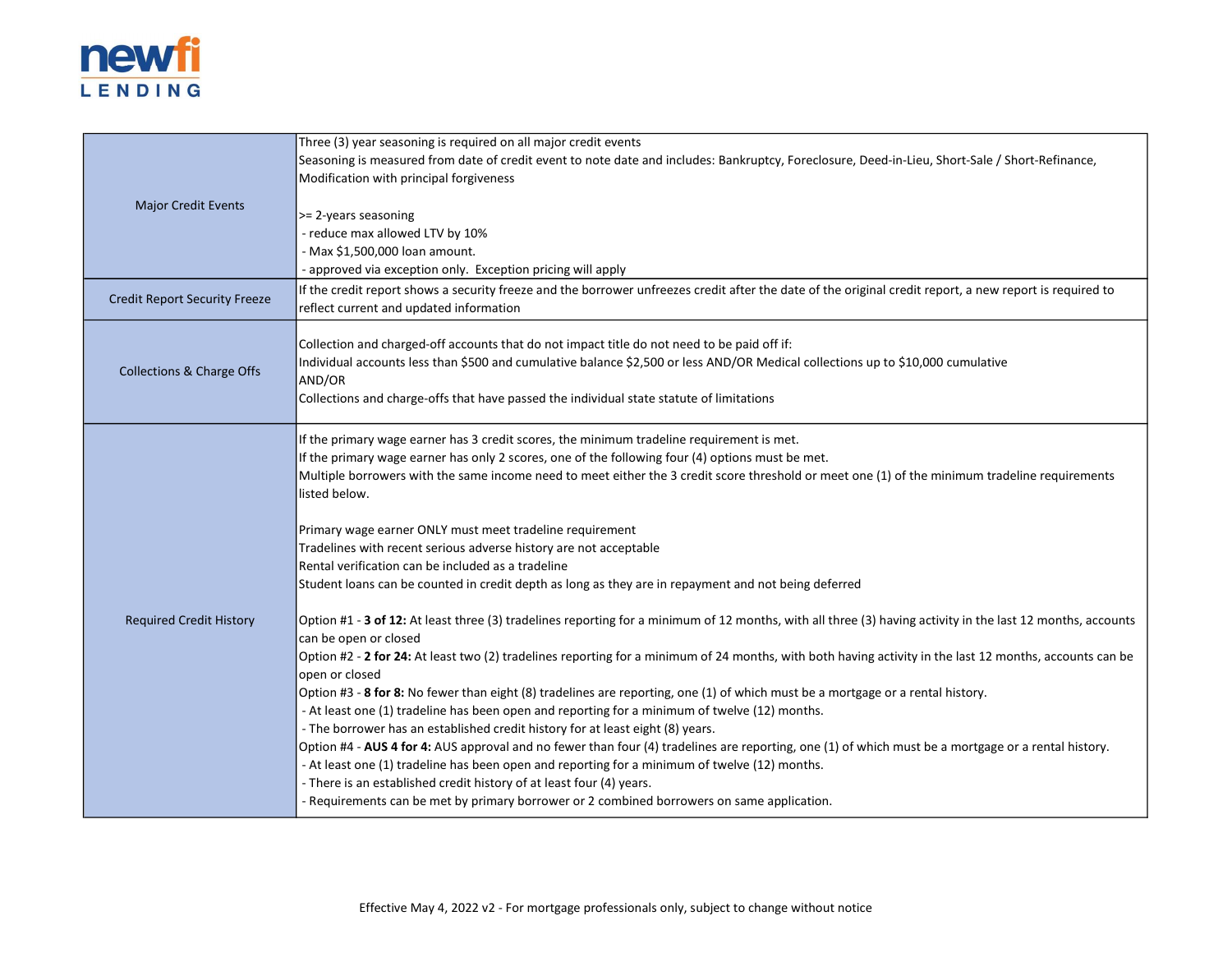

| Income                                |                                                                                                                                                                                                                                                                                                                                                                                                                                                                                                                                                                                                                                                                                                                                                                                                                         |  |  |
|---------------------------------------|-------------------------------------------------------------------------------------------------------------------------------------------------------------------------------------------------------------------------------------------------------------------------------------------------------------------------------------------------------------------------------------------------------------------------------------------------------------------------------------------------------------------------------------------------------------------------------------------------------------------------------------------------------------------------------------------------------------------------------------------------------------------------------------------------------------------------|--|--|
| Debt to Income Ratios (DTI)           | 50% DTI MAX - All Doc Types<br>LTV's > 85% - 45% DTI Max                                                                                                                                                                                                                                                                                                                                                                                                                                                                                                                                                                                                                                                                                                                                                                |  |  |
| Max # of Business Entities            | No limit on the number for Schedule C.<br>A transaction may have up to two (2) 1065 and/or 1120 entities between all the borrowers.<br>REO held inside an entity is generally not considered an entity for this purpose provided the entity's sole activity is to hold real estate.<br>An entity with a percentage of ownership that does not require business returns is not considered in this calculation for max number of entities.<br>Transactions that exceed the number of entities may be approved case by case via exception.                                                                                                                                                                                                                                                                                 |  |  |
| <b>Business Bank Statement Income</b> | Intended for borrowers with 50% or more self-employment income<br>May be combined with non-business income: i.e. SSI, rental income, W2 wages<br>Multiple bank accounts are allowed<br>A minimum of 25% ownership in the business is required                                                                                                                                                                                                                                                                                                                                                                                                                                                                                                                                                                           |  |  |
| <b>Personal Bank Statement Income</b> | Intended for borrowers with 50% or more self-employment income<br>May be combined with non-business income: i.e. SSI, rental income, W2 wages Multiple bank accounts are allowed<br>A minimum of 20% ownership in the business is required<br>Third party documentation of self-employment is required to support that the business has been in operation for the previous two (2) calendar years<br>and that the borrower(s) had ownership for same period<br>May use 100% of qualified deposits in the personal account when there is evidence of a separate business account to show transfers and activity to<br>support business operations                                                                                                                                                                        |  |  |
| 1099 Program<br>(Alt Doc)             | Designed for borrowers who receive one (1) or more 1099s / year<br>Can be combined with all other income sources<br>There are two (2) options to support and document income:<br>- Option #1: Use a 10% expense ratio OR<br>- Option #2: Provide a third party (tax professional) prepared Business Expense Statement OR P&L to a minimum 5% expense factor<br>Qualifying income is based on the 12 or 24 months average from total of all 1099's minus the expense factor YTD earnings must show that the income is<br>ongoing with the following:<br>- Paystub that reflects YTD earnings OR<br>Bank Statements, YTD or 4 months (whichever is less)<br>The YTD earnings from the paystub or the total of deposits on the bank statements must be within 15% of the qualifying income<br>Tax transcripts not required |  |  |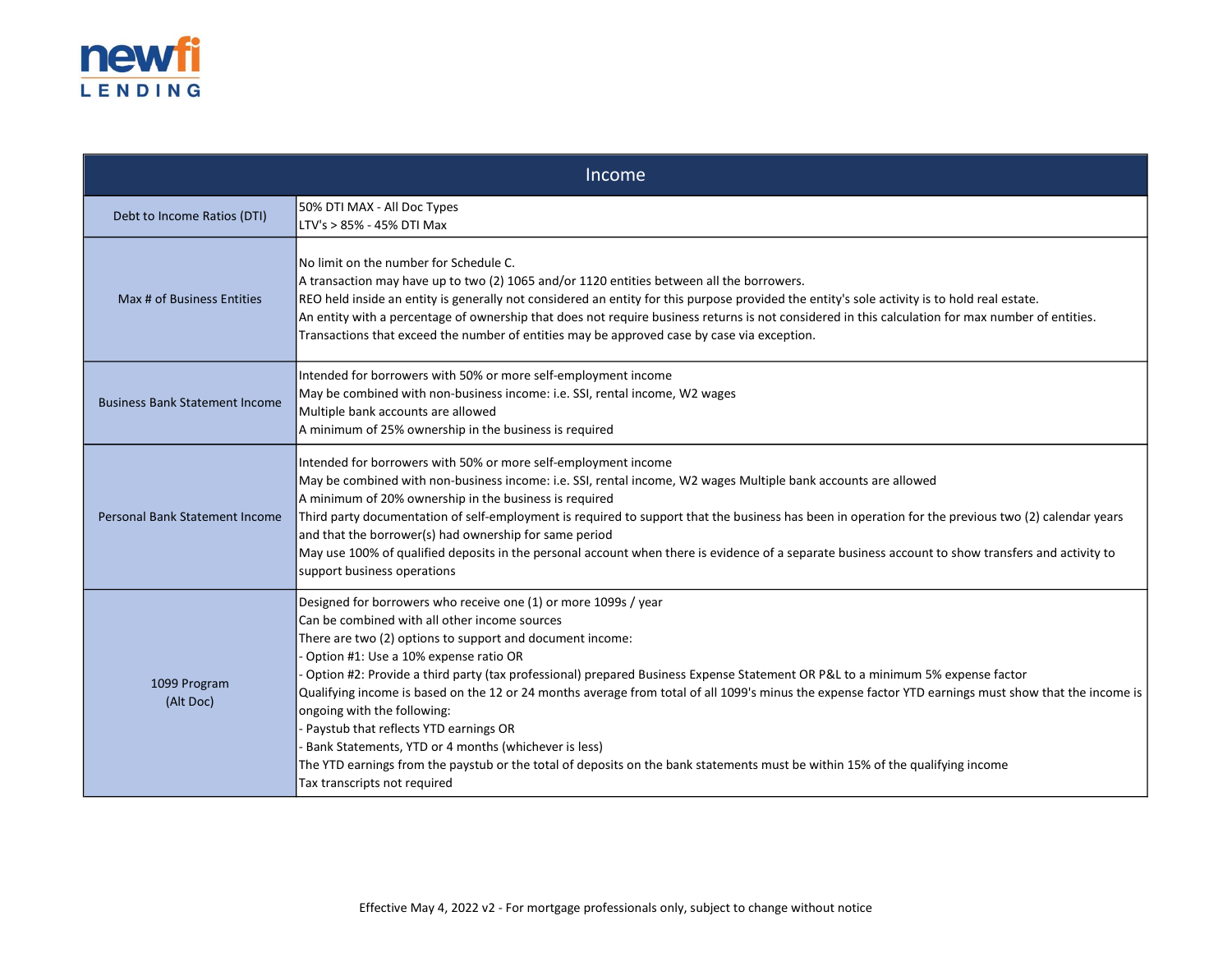

| <b>CPA Gross Receipts</b>                                                                | The CPA Gross Receipts program is designed for self-employed borrowers only.<br>Transcripts are not required. Borrower(s) must be 100% owners of the business. Evidence of the borrower's business and ownership position must be<br>verified. Business gross receipts for the most recent tax year are based on data provided by the borrower's CPA. A gap between tax year data provided<br>and funded date cannot exceed 12 months.<br>- CPA Letter - Must be from CPA / Licensed Tax Preparer who prepared and filed borrower's business tax returns.<br>Letter must address:<br>o Percentage of ownership in business (100% required or not eligible)<br>o Total gross receipts for the most recent tax year<br>o Confirm CPA / Licensed Tax Preparer prepared and filed borrower's taxes<br>- YTD gross receipts must be documented to support, within 15%, the monthly average amount reflected by the CPA letter. The lessor of 4-months, or<br>year to date, of business bank statements must be used to support the CPA provided gross receipts. Co-mingled or personal accounts are not allowed.<br>- Use one (1) of the following business expense methods:<br>o 50% Expense Factor<br>o CPA / Tax Preparer provided expense statement |
|------------------------------------------------------------------------------------------|----------------------------------------------------------------------------------------------------------------------------------------------------------------------------------------------------------------------------------------------------------------------------------------------------------------------------------------------------------------------------------------------------------------------------------------------------------------------------------------------------------------------------------------------------------------------------------------------------------------------------------------------------------------------------------------------------------------------------------------------------------------------------------------------------------------------------------------------------------------------------------------------------------------------------------------------------------------------------------------------------------------------------------------------------------------------------------------------------------------------------------------------------------------------------------------------------------------------------------------------------|
| 1099 Documented No Expenses<br>(Full Doc)                                                | Often 1099 employees have transitioned from a W2 job doing the same functions. If the following can be provided, the tax returns are not required and<br>the borrower will be treated like a wage earner for income qualification purposes.<br>- 2-years 1099 from the same employer<br>- 1099 transcripts<br>- YTD earnings validated by paystubs, pay vouchers, WVOE, etc.<br>- Documentation from employer that borrower has no job-related expenses                                                                                                                                                                                                                                                                                                                                                                                                                                                                                                                                                                                                                                                                                                                                                                                            |
| <b>Methods for Calculating Bank</b><br><b>Statement and CPA Gross Receipts</b><br>Income | Method 1: Fixed Expense Ratio 50%<br>A 50% fixed expense ratio is applied to total allowed deposits to determine the net business income<br>Method 2: Third Party Expense Statement<br>A CPA, accountant or tax preparer signed and dated statement indicating the percentage of expenses to gross annual sales/revenue<br>- Must cover the 12 or 24 month period of the bank statements<br>- Verification evidencing the CPA, accountant or tax preparer's business and a current license are required<br>Method 3: Third Part Prepared P&L<br>A CPA, accountant or tax preparer signed and dated P&L<br>- Must cover the 12 or 24 months period of the bank statements<br>Verification evidencing the CPA, accountant or tax preparer's business and a current license are required<br>- Gross receipts on P&L must be within a 10% variance of allowable deposits                                                                                                                                                                                                                                                                                                                                                                               |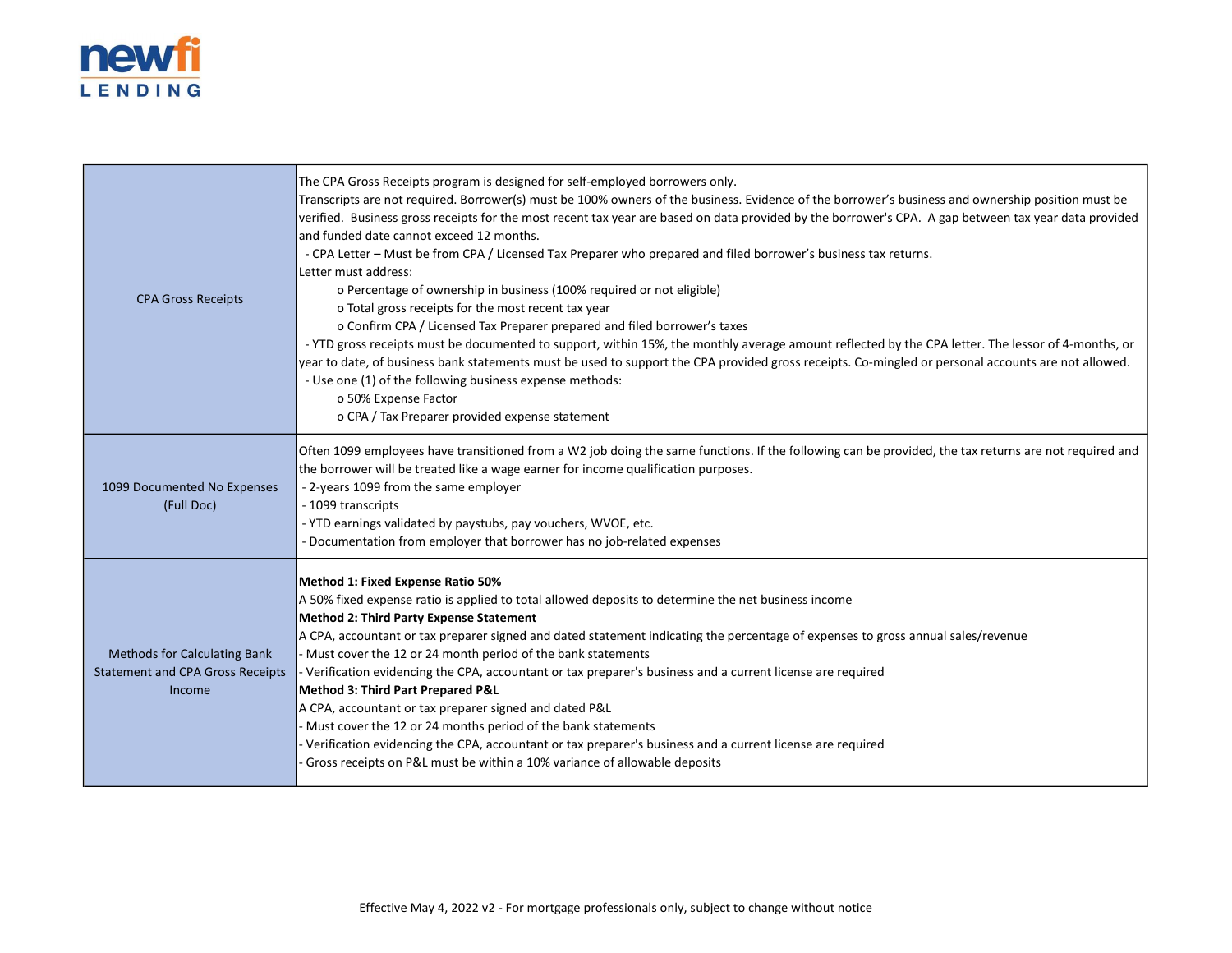

| History of Self-Employment                                         | A two (2) year history of self-employed history required on all loans<br>Less than two (2) years but greater than one (1) year can be considered case-by-case. Requirements are:<br>Strong previous experience<br>Job industry-specific training<br>Previous work history to support lack of self-employment history                    |                                                                                                                                                                                                             |  |
|--------------------------------------------------------------------|-----------------------------------------------------------------------------------------------------------------------------------------------------------------------------------------------------------------------------------------------------------------------------------------------------------------------------------------|-------------------------------------------------------------------------------------------------------------------------------------------------------------------------------------------------------------|--|
| Tax Transcripts on Full Doc                                        | - Required on all income used to qualify<br>- Transcripts can match income type<br>- Business transcripts not required if business income is reported on 1040<br>- Signed 1040's are not required<br>- 3rd party WVOE can be used in lieu of W2 transcripts<br>- Transcripts not required for subject investment property rental income |                                                                                                                                                                                                             |  |
| Tax Transcripts on Bank Statement,<br>1099, and CPA Gross Receipts | Transcripts and income validation not required for Bank Statement or 1099 1 & 2 year programs.<br>Transcripts are required for any non-1040 type full doc income used in conjunction with these 2 income types - i.e. W2 wages, and rental income (see<br>section on transcripts for alternatives)                                      |                                                                                                                                                                                                             |  |
|                                                                    | Income                                                                                                                                                                                                                                                                                                                                  | Year to year earnings must be considered in accordance with Appendix Q Part 1026 of regulation Z - Standards for determining Monthly Debt and                                                               |  |
|                                                                    | Stable or Increasing                                                                                                                                                                                                                                                                                                                    | Amounts should be averaged                                                                                                                                                                                  |  |
| <b>Earning Trends</b>                                              | Declining but Stable                                                                                                                                                                                                                                                                                                                    | If 24 month average shows a decline, but most recent 12 months has stabilized & there is no reason to believe<br>that the income / employment will not change the most recent 12 month average may be used. |  |
|                                                                    | <b>Declining</b>                                                                                                                                                                                                                                                                                                                        | Income is ineligible                                                                                                                                                                                        |  |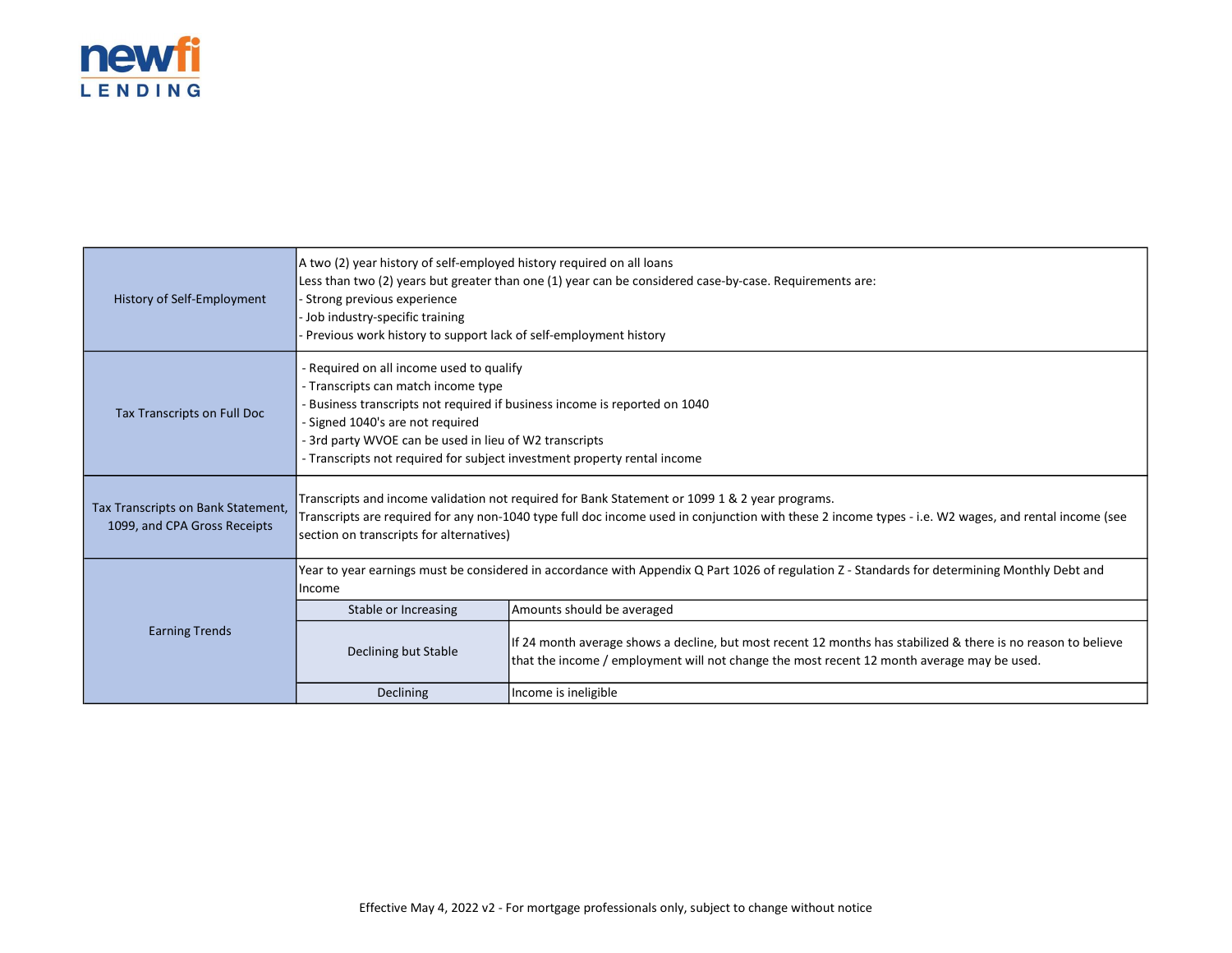

|                                 | Asset depletion allowed as qualifying income either on it's own or combined with other income sources.                                                     |
|---------------------------------|------------------------------------------------------------------------------------------------------------------------------------------------------------|
|                                 | Transactions using Asset Depletion Income follow the 12 mo Bank Statement / 1 Year 1099 programs for price and eligibility                                 |
|                                 | The following restrictions apply when using Asset Depletion income:                                                                                        |
|                                 | Max 45% DTI/Non-Occupant Co Borrowers not allowed/Gift funds ineligible                                                                                    |
|                                 | Max LTV/CLTV 80% for Purchase & R/T transactions                                                                                                           |
|                                 | Cash out max LTV 75%                                                                                                                                       |
|                                 | Max cash out withdrawal \$500,000 (does not apply to delayed financing)                                                                                    |
|                                 | Debt Ratio Calculation: Minimum eligible assets required is the lower of \$1,000,000 or 150% of the loan balance. Qualifying income based upon total       |
|                                 | eligible assets for depletion, less down payment, less closing costs and required reserves based on below table then divided by 84.                        |
|                                 | Income Documentation: Eligible Assets                                                                                                                      |
| <b>Asset Depletion</b>          | • 100% of checking, savings and money market accounts                                                                                                      |
|                                 | • 80% of stocks, bonds and mutual funds                                                                                                                    |
|                                 | • 80% of retirement assets if the borrower is of retirement age $-59\%$                                                                                    |
|                                 | • 70% of retirement assets if the borrower is not of retirement age                                                                                        |
|                                 | - All individuals on the asset accounts must be on the Note and Mortgage.                                                                                  |
|                                 | - Assets must be verified with most recent three (3) months of account statements or a VOD                                                                 |
|                                 | - Assets must be seasoned 120-days                                                                                                                         |
|                                 | Ineligible Assets:                                                                                                                                         |
|                                 | Equity in Real Estate                                                                                                                                      |
|                                 | Privately traded or restricted / non-vested stocks                                                                                                         |
|                                 | Any asset which produces income already included in the income calculation                                                                                 |
|                                 | Assets held in the name of a business                                                                                                                      |
|                                 | Qualifying income can be used for property that is rented on a short-term basis through services like Airbnb and VRBO. The borrower must document a        |
|                                 | minimum of one tax year of income and expenses to use as a qualifying income source.                                                                       |
|                                 | Two Year Rental History                                                                                                                                    |
|                                 | - In lieu of current leases the borrower must document the property has been subject to short term rental for a minimum of two (2) years.                  |
|                                 | - Income of the type must be averaged over a two (2) year period unless the income trend is declining. A current YTD ledger of rental payments received    |
|                                 | must also be included and support the two (2) year average.                                                                                                |
| <b>Short Term Rental Income</b> | - A host report or equivalent service provider pay history and proof of property listing on website.                                                       |
|                                 | Greater Than One Year but Less Than Two Years                                                                                                              |
|                                 | For a rental property with less than two (2) tax year history but at least one (1) tax year reporting, short term rental income may still be used provided |
|                                 | that the following requirements are met:                                                                                                                   |
|                                 | - A current YTD ledger of rental payments received included to support the income reported on Schedule E.                                                  |
|                                 | - Airbnb host report or equivalent service provider pay history and proof of property listing on website.                                                  |
|                                 | - Rental survey (1007) is required, gross income limited to 125% of market rents.                                                                          |
|                                 | Less than One Year - NOT ELIGIBLE                                                                                                                          |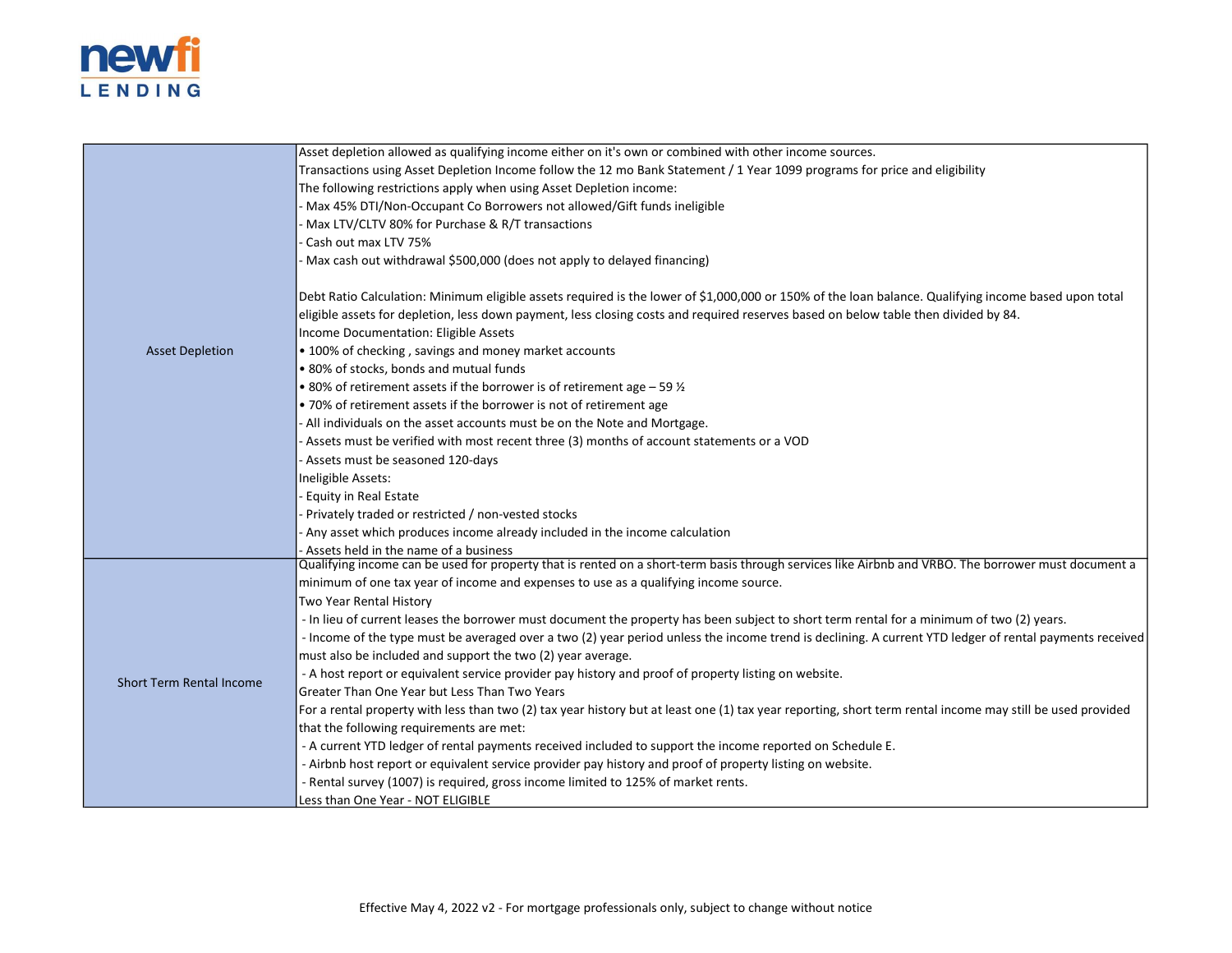

| <b>Departure Property</b>           | If the current residence is pending sale but the transaction will not close prior to the subject transaction, the current PITI may be excluded with the<br>following:<br>1. The executed sales contract for the current residence AND<br>2. Confirmation that all financing contingencies have been cleared.<br>If the current residence will become a rental property, the net rental income may be used to offset carrying costs or to add to qualifying income.<br>The following 3 items are required<br>1. Copy of current lease AND<br>2. Proof of receipt of deposit and 1st month's rent AND<br>3. Evidence rent is near market, either a 1007 or other underwriter/loan officer obtained confirmation of market rent is required.<br>4. Use lease and apply the 75% rule to determine cash flow.<br>If the departure prop is unleased, then the PITI can be offset with market rents from a 1007<br>Positive cash flow from departing residence without a lease in place may not be added to income.<br>Use 1007 rent and apply the 75% rule to determine cash flow.<br>An additional 2 months of PITI on our subject property is required when using only the 1007 on the departure property. |
|-------------------------------------|--------------------------------------------------------------------------------------------------------------------------------------------------------------------------------------------------------------------------------------------------------------------------------------------------------------------------------------------------------------------------------------------------------------------------------------------------------------------------------------------------------------------------------------------------------------------------------------------------------------------------------------------------------------------------------------------------------------------------------------------------------------------------------------------------------------------------------------------------------------------------------------------------------------------------------------------------------------------------------------------------------------------------------------------------------------------------------------------------------------------------------------------------------------------------------------------------------|
| Accessory Dwelling Unit (ADU) Rents | ADUs are becoming increasing popular in many locations across the US as housing gets more scarce and more expensive. Using rents from an ADU are<br>acceptable with the following requirements:<br>- Appraisal shows the ADU to be legal<br>- Appraiser to provide comparables with ADUs<br>- SFR only. Multi-family or multi-ADU may be acceptable via exception only<br>Refinance<br>- Appraiser to address ADU rents on a 1007<br>- Document a 24-month history of the ADU being rented on a refinance                                                                                                                                                                                                                                                                                                                                                                                                                                                                                                                                                                                                                                                                                              |
|                                     | <b>Assets</b>                                                                                                                                                                                                                                                                                                                                                                                                                                                                                                                                                                                                                                                                                                                                                                                                                                                                                                                                                                                                                                                                                                                                                                                          |
| <b>Business Funds</b>               | Business funds allowed for down payment, closing costs, and reserves<br>Must meet cash flow analysis of three (3) months of statements                                                                                                                                                                                                                                                                                                                                                                                                                                                                                                                                                                                                                                                                                                                                                                                                                                                                                                                                                                                                                                                                 |
| <b>Gift Funds</b>                   | Min 5% Borrower contribution required for Primary Residence & 2nd Home with LTV > 75%. Minimum 10% Borrower contribution required for NOO.<br>Follow FNMA Guidance - Gift funds must be from a family member, fiancé, or domestic partner<br>Gift funds not acceptable for reserves                                                                                                                                                                                                                                                                                                                                                                                                                                                                                                                                                                                                                                                                                                                                                                                                                                                                                                                    |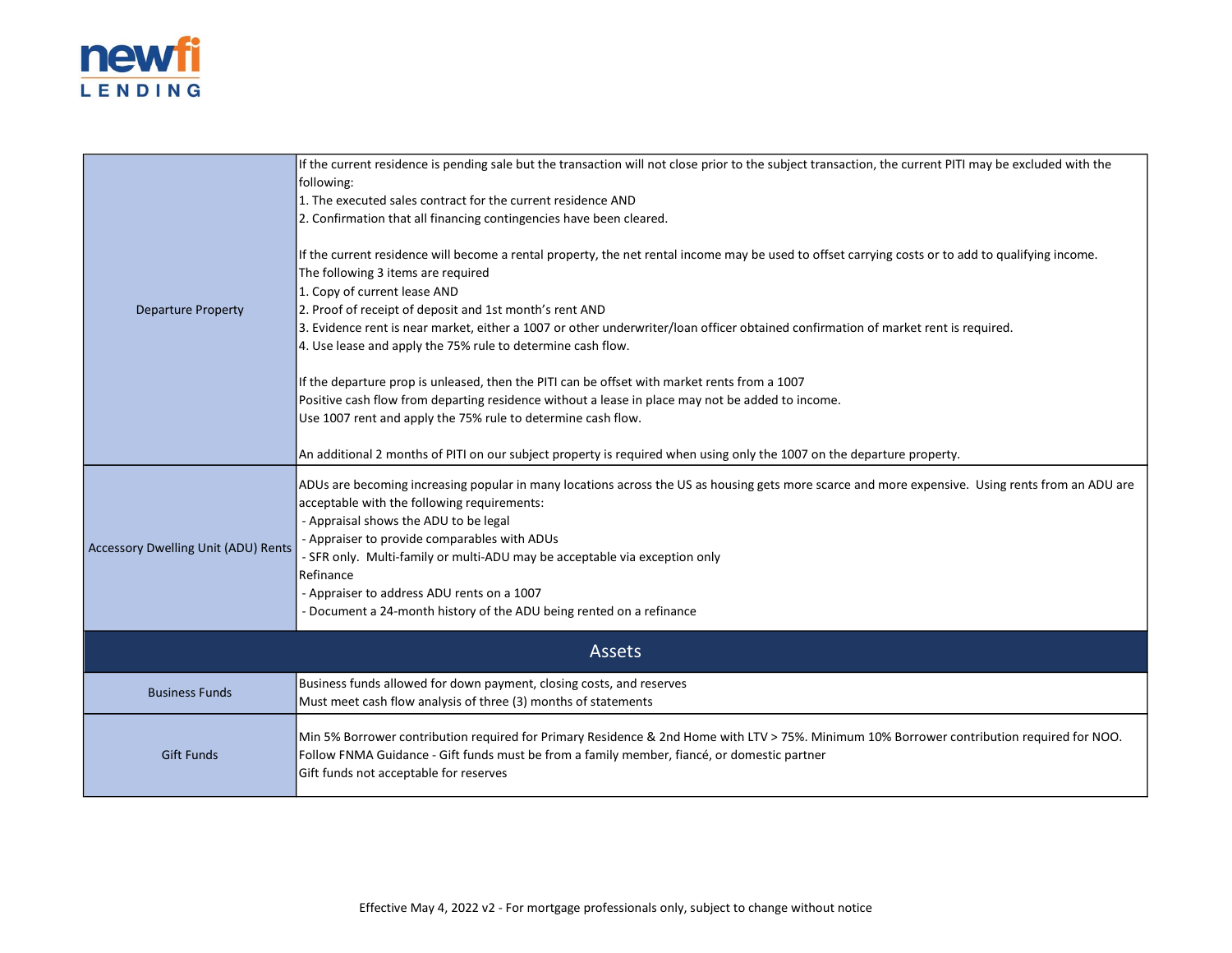

| <b>Crypto Currency</b>                     | Crypto currency that has been converted to USD is an acceptable source of funds provided the crypto can be acceptably documented. Recently this<br>asset type has gained more widespread popularity and documentation has improved. The documentation must show the acquisition date of the asset<br>and it must show a sufficient history to meet 60-day seasoning requirements. Not all crypto currencies or crypto brokerages will provide for adequate<br>documentation. An abundance of care must be used in reviewing statements provided.                                       |
|--------------------------------------------|----------------------------------------------------------------------------------------------------------------------------------------------------------------------------------------------------------------------------------------------------------------------------------------------------------------------------------------------------------------------------------------------------------------------------------------------------------------------------------------------------------------------------------------------------------------------------------------|
| Paying Off Debt to Qualify                 | Revolving accounts may be excluded if paid to zero - Account does not need to be closed Installment debt may be excluded if paid off and closed<br>Paying down an installment loan to ten (10) months is allowed - Max DTI 40%                                                                                                                                                                                                                                                                                                                                                         |
| <b>Transactions Not Requiring Reserves</b> | Reserves are not required for Rate & Term Refinances when the below parameters are met:<br>$-$ DTI < 50%<br>- Monthly P&I reduction of 10% or more<br>*For interest only loans the P&I reduction is based on a fully amortized qualifying payment                                                                                                                                                                                                                                                                                                                                      |
| <b>Reserves</b>                            | All reserve requirements are based on subject property PITI<br>If transaction fits 2 categories listed below, only the larger requirement applies.<br>6 months PITI required for LTV <= 85%<br>12 months PITI required for LTV > 85%<br>9 months PITI required for loan amounts > \$1.5mm<br>12 months PITI required for loan amounts > \$2.5mm<br>Other REO (Additional reserves is a one-time addition to requirement):<br>6 months additional subject property PITI if subject property loan amount is $\leq$ \$1.0mm<br>Reserves may come from subject property cash out refinance |
| <b>Source of Reserves</b>                  | Funds in non-cash holdings (stocks, bonds, mutual funds) are not required to be discounted.<br>Retirement accounts used for reserves.<br>- Employer sponsored savings plans (like a 401k) require TOW from employer which allow for hardship withdrawal (not required for IRA)<br>Reserves may come from subject property cash out refinance                                                                                                                                                                                                                                           |
| IPC (Interested Party Contributions)       | Owner Occupied & 2nd Home - 6% for LTV's <= 80%, 4% for LTV's > 80%<br>NOO - 3% for all LTV's                                                                                                                                                                                                                                                                                                                                                                                                                                                                                          |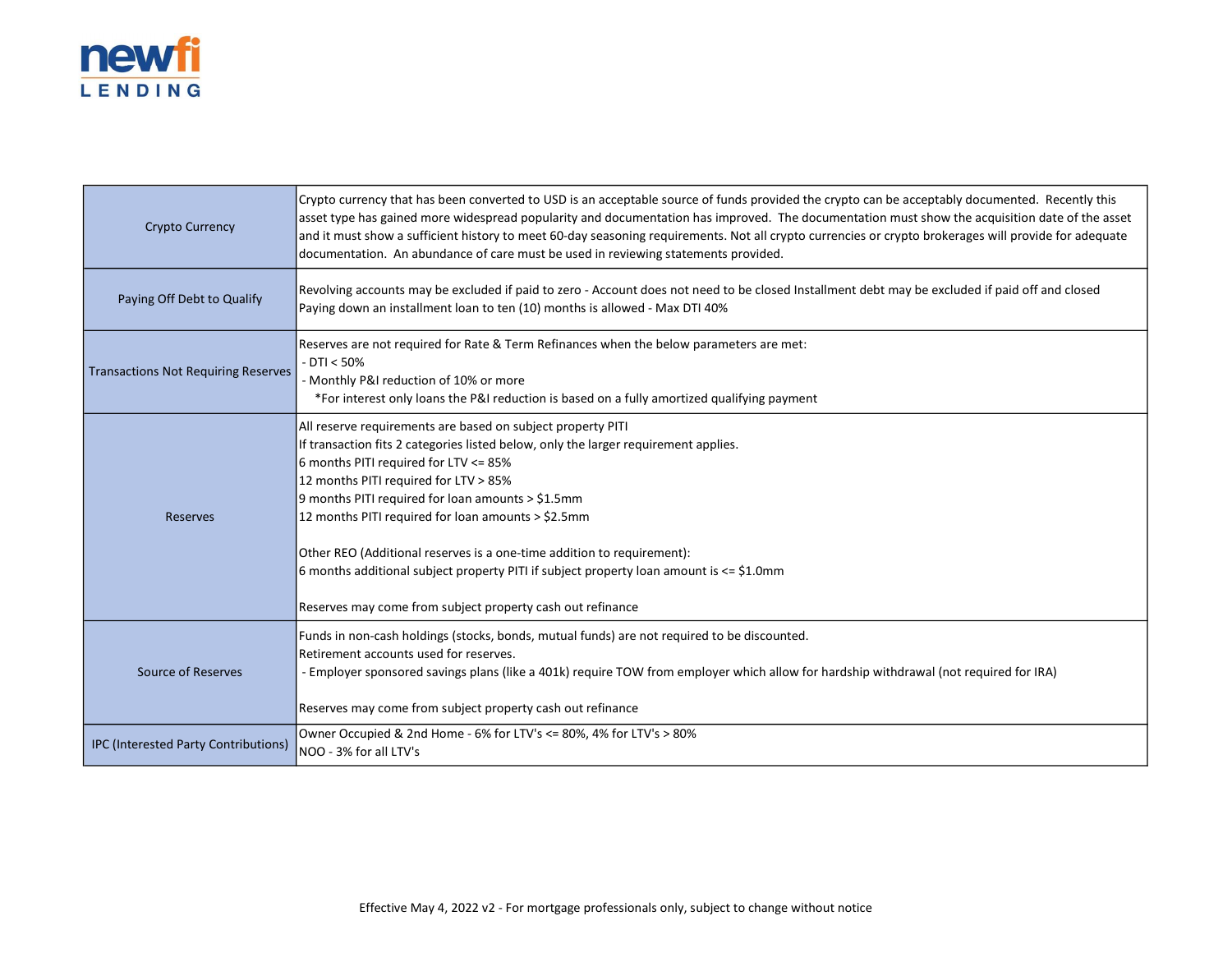

| Property / Appraisal Information  |                                                                                                                                                                                                                                                                                                                                                                                                                                                                                                                                                                                                                                                                                                            |  |
|-----------------------------------|------------------------------------------------------------------------------------------------------------------------------------------------------------------------------------------------------------------------------------------------------------------------------------------------------------------------------------------------------------------------------------------------------------------------------------------------------------------------------------------------------------------------------------------------------------------------------------------------------------------------------------------------------------------------------------------------------------|--|
| Acreage                           | No more than twenty (20) acres                                                                                                                                                                                                                                                                                                                                                                                                                                                                                                                                                                                                                                                                             |  |
| <b>Rural Properties</b>           | Allowed<br>Reduce max allowed LTV by 5%<br>Considered Rural when 2 of the 3 listed below are present or the appraiser has designated the property as rural:<br>- Non paved service road<br>- 2 or more comps are > 5 miles away from the subject property<br>- Subject surrounding area is less than 25% built up                                                                                                                                                                                                                                                                                                                                                                                          |  |
| <b>Property Flips</b>             | A property is considered a flip if either of the following are true:<br>- The purchase price exceeds the seller's acquisition cost by more than 10% if the property was acquired 90 or fewer days prior to the borrower's<br>purchase contract date<br>- The purchase price exceeds the seller's acquisition cost by more than 20% if the property was acquired 91 - 180 days prior to the borrower's purchase<br>contract date<br>If the property is a flip based on the guidance above, a second appraisal is required                                                                                                                                                                                   |  |
| <b>Recently Listed Properties</b> | Properties listed at the time of application are not eligible<br>Properties listed in the past six (6) months prior to the application date are not eligible for cash-out transactions<br>Properties listed in the period between three (3) and six (6) months from app date may be eligible for rate & term refinances                                                                                                                                                                                                                                                                                                                                                                                    |  |
| <b>Warrantable Condos</b>         | <b>Established projects ONLY</b><br>Detached units and small projects (2-4 condos) follow FNMA guidance (No HOA review required) HOA Review Type: follow FNMA requirements                                                                                                                                                                                                                                                                                                                                                                                                                                                                                                                                 |  |
| Non Warrantable Condos            | The following may be considered via exception. Exception pricing will be applied:<br>- Investor concentration up to 70%<br>- Commercial space up to 50%<br>- Single owner/entity concentration up to 25% (for projects of 10 units or less, max 2-units<br>- Annual budget allocation to reserves < 10% allowed with the following:<br>- Appraisal shows no major repairs required AND<br>- A lower annual allocation permitted if the following reserve balance thresholds are met:<br>- 7% to 9.99% requires reserve fund balance of 50% of annual budget<br>- 5% to 6.99% requires reserve fund balance of 75% of annual budget<br>- 3% to 4.99% requires reserve fund balance of 100% of annual budget |  |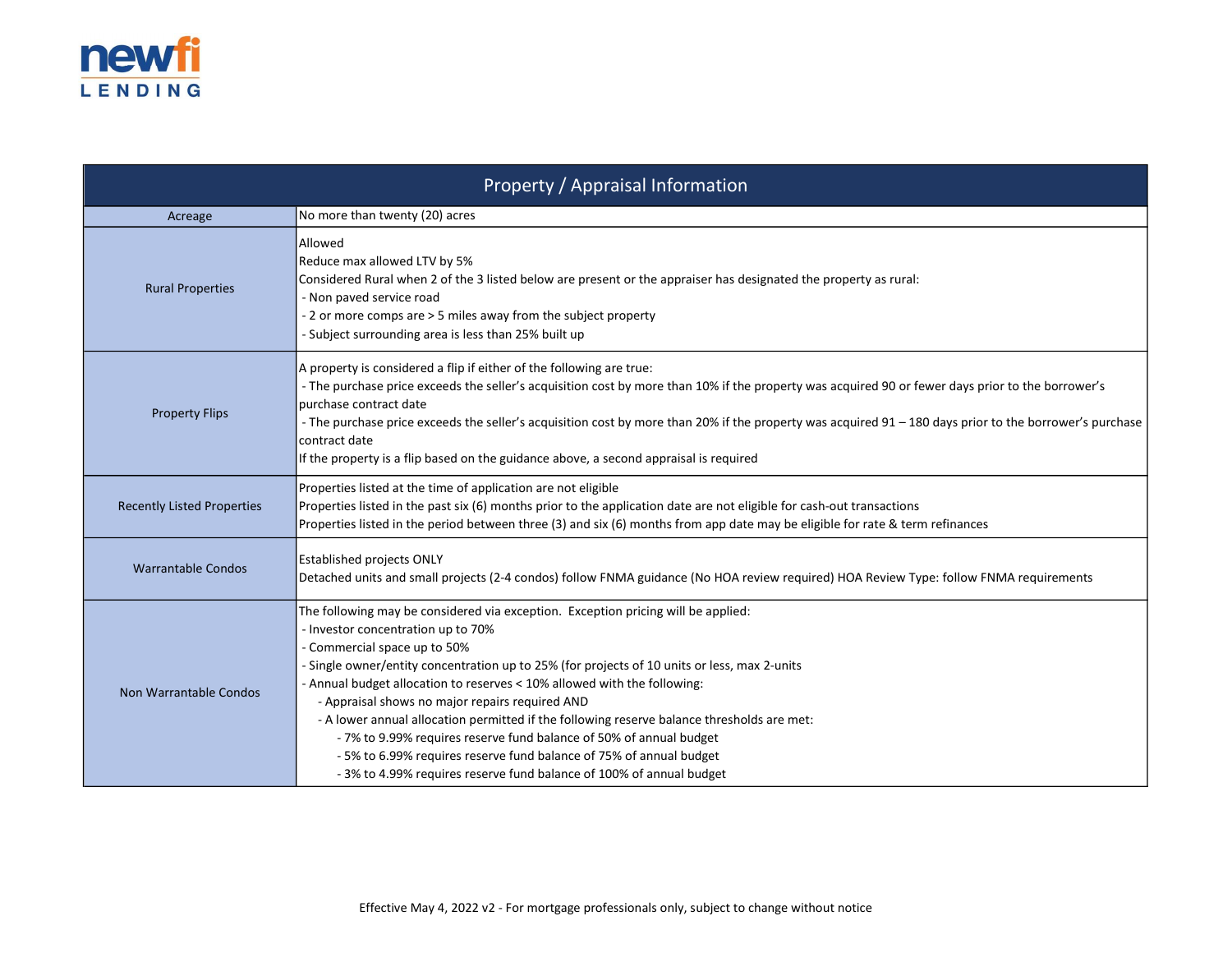

| Ineligible Properties         | Condotels & resort style condos<br>Unique style homes: earth, dome, etc.<br>Property condition of C5 or C6<br>Working farms or ranches                                                                                                                                                                                                                                                                                                                                                                                                                                                                            |
|-------------------------------|-------------------------------------------------------------------------------------------------------------------------------------------------------------------------------------------------------------------------------------------------------------------------------------------------------------------------------------------------------------------------------------------------------------------------------------------------------------------------------------------------------------------------------------------------------------------------------------------------------------------|
| <b>Appraisal Requirements</b> | A second appraisal is required when any of the following exist:<br>- The loan amount is greater than \$2,000,000<br>- The transaction is a flip (see Property Flipping section)<br>When a second appraisal is required, the value is based on the lower of the two (2) values. The second appraisal must be from a different company and<br>appraiser than the first appraisal.                                                                                                                                                                                                                                   |
| <b>Appraisal Review</b>       | An appraisal review product is required on every loan unless a second appraisal is obtained, one of the three options below is acceptable:<br>- CDA from Clear Capital OR<br>Collateral Underwriter (CU Score) less than 2.5 OR<br>- A field review or a second appraisal is also acceptable – These must be from a different company and appraiser than the first appraisal<br>If the CDA reflects a value of 10% or less below the appraised value, the appraised value is accepted<br>If the CDA reflects a value of more than 10% below the appraised value, a field review or a second appraisal is required |
| <b>Appraisal Age</b>          | Appraisal must be dated within 120 days of the note date<br>Re-certs of value are allowed and valid for 120 days.                                                                                                                                                                                                                                                                                                                                                                                                                                                                                                 |
| <b>Transferred Appraisals</b> | Allowed<br>When two (2) appraisals are required, only one (1) appraisal can be transferred                                                                                                                                                                                                                                                                                                                                                                                                                                                                                                                        |
| Declining Property Value      | Reduce maximum LTV/CLTV by 10% for any property located in an area of declining property values as noted on the appraisal                                                                                                                                                                                                                                                                                                                                                                                                                                                                                         |